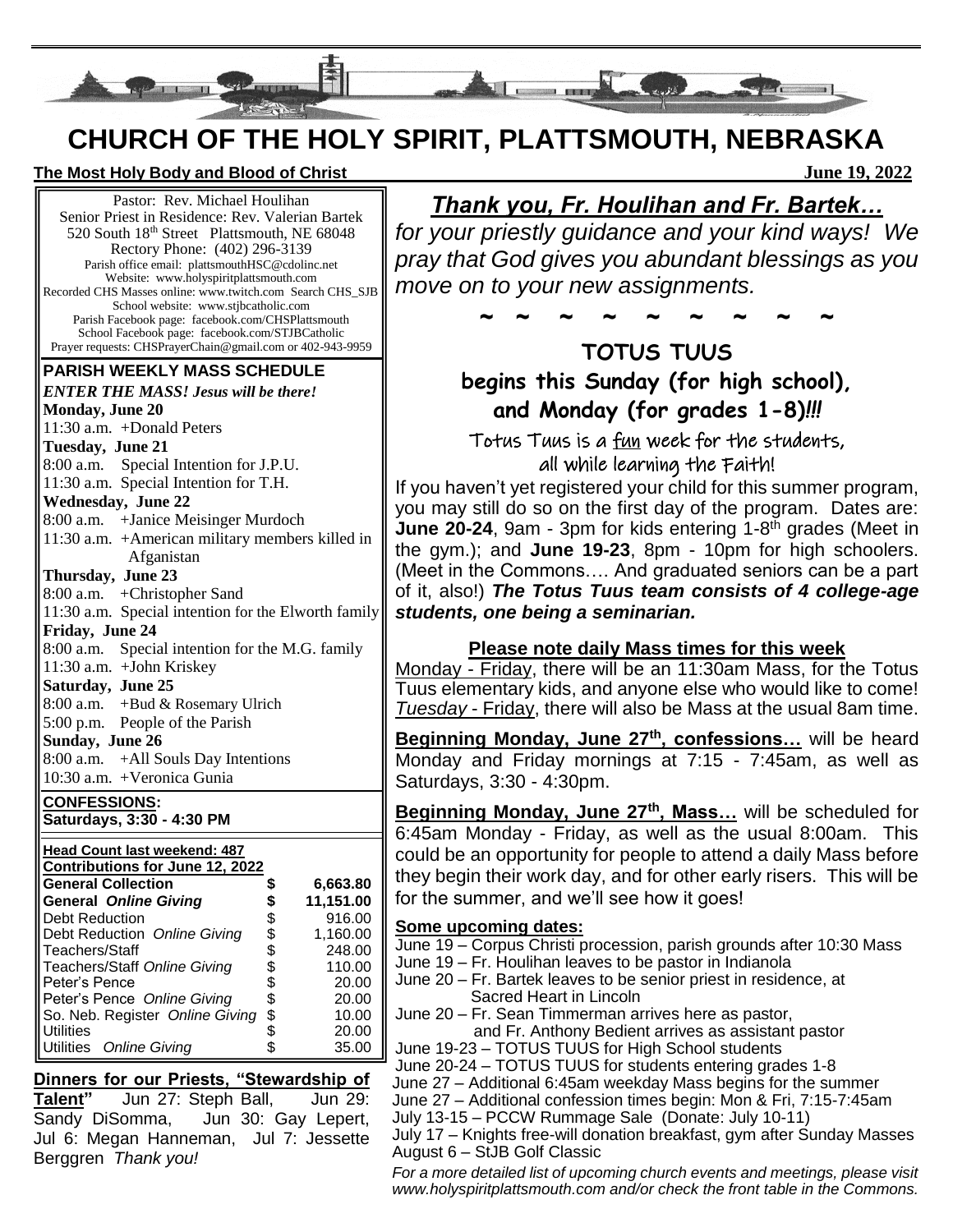**Church cleaning reminder:** For June 25 (at 9:00am): Thayer, Thiesen, Thomas, Thomas, Tilson, Touchstone, Trent, Troia



**Golf Tournament:** The Knights of Columbus, Council 1966 will be holding its annual benefit golf tournament for St John the Baptist School on August 6<sup>th</sup> at Bay Hills.

A steak dinner follows the tournament. There will be plenty of pin prizes as well as awesome raffle prizes. Don't play? You can support by being a hole sponsor, come to the steak dinner, and purchase raffle tickets. Please plan to attend and support the only Catholic School in Cass County! Information can be found in the Commons or you can contact Mike Vaughn, 402-296-5422 or at Michael.vaughn@windstream.net.

**This week's Sisters in Formation:** From the Sisters of the Carmel of Jesus, Mary, and Joseph: Sr. Therese Marie of the Child Jesus and Sr. Maria Angeles of the Holy Face. Please pray for all our sisters in formation, and for our seminarians, especially Adam Bohan from our parish.

**Knights of Columbus –** Council 1966 / Steve Riese GK (402)298-8264 **Monthly Planning Meeting**: Thursday, June 23, 7:00pm at CHS in SJR. **This is a change** back to our normal location for this meeting.

**July Business Meeting:** July 14<sup>th</sup> at 7:00pm in SJR. Monthly KofC-led rosary is 30 minutes prior.

**Congratulations**: To our newly selected slate of officer and to our Grand Knight Steve Riese who was elected to a second term.

**Golf Tournament:** The Tournament is in full swing, and we need you. Please consider supporting our largest fundraiser of the year. You can support as a volunteer, provide donations, sponsor a hole, sponsor a team, come to the dinner, and buy raffle tickets. Call Mike Vaughn or review the Golf Tournament information in the Commons. All proceeds go to St. John the Baptist Elementary School.

**Today, June 19, 2022, is the Solemnity of The Most Holy Body and Blood of Christ. What a great time to think about who, what, when, where, and why Church of the Holy Spirit (or any Catholic Church) has Eucharistic Adoration! What did the saints see in Adoration? Here are some quotes from saints:**

"The Church and the world have a great need for Eucharistic worship. Jesus awaits us in this sacrament of love. Let us not refuse the time to go to meet him in adoration, in contemplation full of faith, and open to making amends for the serious offenses and crimes of the world. Let our adoration never cease." -Pope Saint John Paul II

"I understand that each time we contemplate with desire and devotion the Host in which is hidden Christ's Eucharistic Body, we increase our merits in heaven and secure special joys to be ours later in the beatific vision of God." - St. Gertrude

"Our Lord in the Blessed Sacrament has His hands full of graces, and He is ready to bestow them on anyone who asks for them." - St Peter of Alcantara

"The time you spend with Jesus in the Blessed Sacrament is the best time that you will spend on earth. Each moment that you spend with Jesus will deepen your union with Him and make your soul everlastingly more glorious and beautiful in heaven, and will help bring about an everlasting peace on earth." - St. Mother Teresa

There is a saying that to be far away from the eyes is to be far away from the heart. To make sure that we do not forget, Jesus gave us the Eucharist as a memorial of his love … When you look at the Crucifix, you understand how much Jesus loved you then, when you look at the Sacred Host you understand how much Jesus loves you now." - St. Mother Teresa

"Do you want the Lord to give you many graces? Visit Him often. Do you want Him to give you few graces? Visit Him rarely. Do you want the devil to attack you? Visit Jesus rarely in the Blessed Sacrament. Do you want him to flee from you? Visit Jesus often. Do you want to conquer the devil? Take refuge often at the feet of Jesus. Do you want to be conquered by the devil? Forget about visiting Jesus. My dear ones, the visit to the Blessed Sacrament is an extremely necessary way to conquer the devil. Therefore, go often to visit Jesus and the devil will not come out victorious against you." - St. John Bosco

"Jesus Christ is fully present in the Eucharist in all the tabernacles of the world. If possible, scheduling even a short period of your day to be present with Jesus will elevate your entire day." – St. John Henry Newman

"Certainly amongst all devotions, after that of receiving the sacraments, that of adoring Jesus in the Blessed Sacrament holds first place, is most pleasing to God, and most useful to ourselves. Do not then, O devout soul, refuse to begin this devotion; and forsaking the conversation of men, dwell each day, from this time forward, for at least half or quarter of an hour, in some church, in the presence of Jesus Christ under the sacramental species. Taste and see how sweet is the Lord." - St. Alphonsus Liguori

"We must visit Jesus in the Blessed Sacrament a hundred thousand times a day." - St Francis de Sales

"Come, my soul, redouble your ardor! You are here alone to adore your God! His look rests on you alone! Ah! If we only had the angels' eyes! Seeing our Lord Jesus Christ here, on that altar, and looking at us, how we should love him! We should want to stay always at his feet; it would be a foretaste of heaven." - St. John Vianney



*The current open hours for Perpetual Adoration here at Church of the Holy Spirit are:*  **Sundays: 2am, 3am, 2pm, 3pm Tuesdays: 1am Wednesdays: 2am Thursdays: 2am Fridays: 2am, 6am Saturdays: 6am, 11pm**